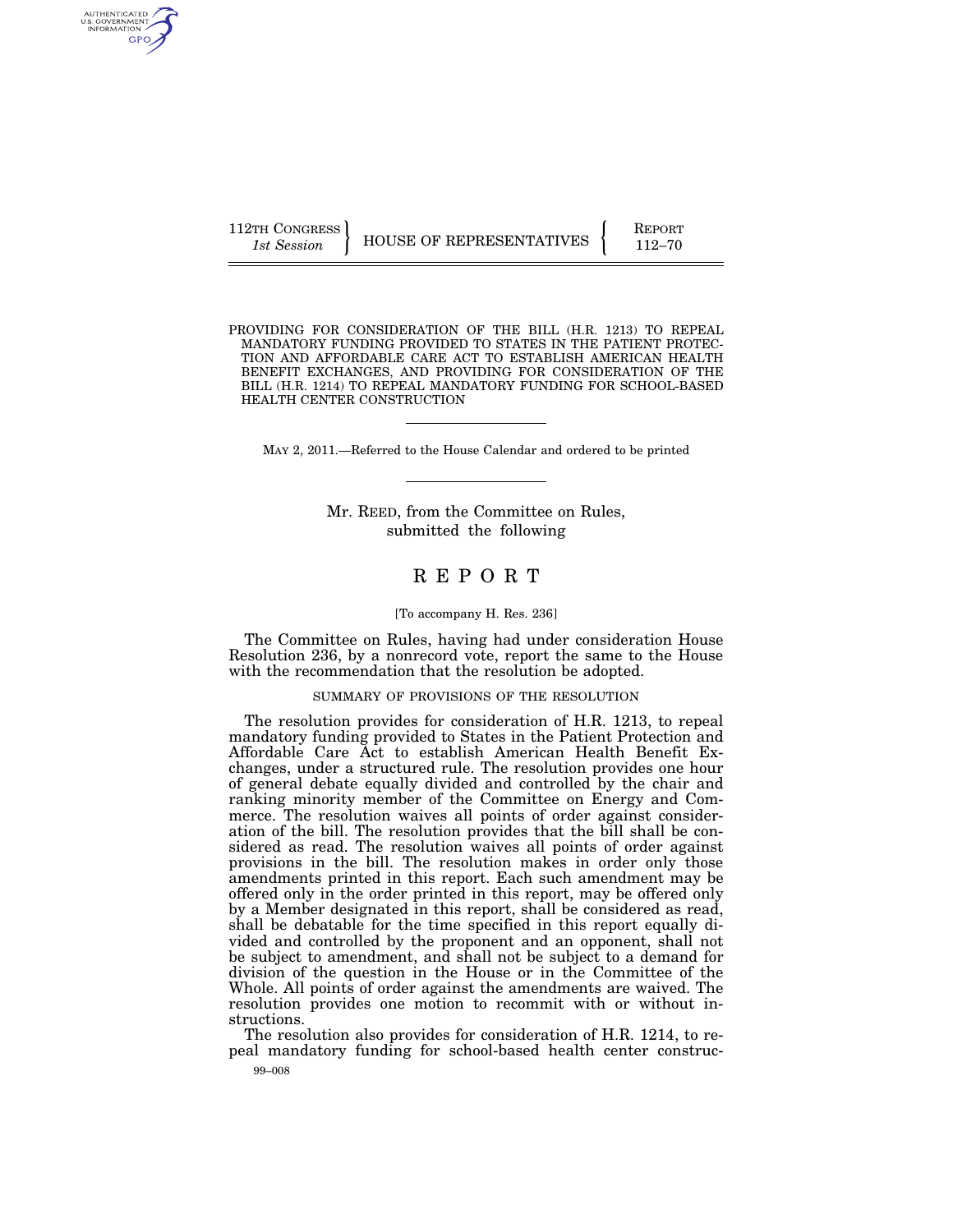tion, under a modified open rule. The resolution provides for one hour of general debate equally divided and controlled by the chair and ranking minority member of the Committee on Energy and Commerce. The resolution waives all points of order against consideration of the bill. The resolution provides that the bill shall be considered as read. The resolution waives all points of order against provisions in the bill. The resolution makes in order only those amendments that are received for printing in the portion of the Congressional Record designated for that purpose in clause 8 of rule XVIII in a daily issue dated May 2, 2011, and pro forma amendments for the purpose of debate. Each amendment received for printing in the Congressional Record may be offered only by the Member who caused it to be printed or a designee, and each such amendment shall be considered as read if printed. The resolution provides one motion to recommit with or without instructions.

#### EXPLANATION OF WAIVERS

Although the resolution waives all points of order against consideration of H.R. 1213, the Committee is not aware of any points of order against its consideration. The waiver of all points of order is prophylactic.

Although the resolution waives all points of order against provisions in H.R. 1213, the Committee is not aware of any points of order against provisions in the bill. The waiver against provisions in the bill is prophylactic in nature.

Although the resolution waives all points of order against amendments printed in this report, the Committee is not aware of any points of order against the amendments and therefore the waiver is prophylactic in nature.

Although the resolution waives all points of order against consideration of the H.R. 1214, the Committee is not aware of any points of order against its consideration. The waiver of all points of order is prophylactic.

Although the resolution waives all points of order against provisions in H.R. 1214, the Committee is not aware of any points of order against provisions in the bill. The waiver against provisions in the bill is prophylactic in nature.

### COMMITTEE VOTES

The results of each record vote on an amendment or motion to report, together with the names of those voting for and against, are printed below:

# *Rules Committee record vote No. 86*

Motion by Mr. Hastings of Florida to make in order separately and provide the appropriate waivers for each of the following amendments to H.R. 1213: Rep. Woolsey (CA), #2, would preserve the competitive health insurance exchanges while also enacting a public health insurance option, which would compete with private plans within the exchanges; Rep. Ellison (MN), #3, would require the Secretary of Health and Human Services to submit to Congress a report of the impact of H.R. 1213 on the uninsured rate in the United States; Rep. Waters (CA), #5, would prevent the bill from taking effect if the Secretary of Health and Human Services certifies that a significant number of uninsured Americans would have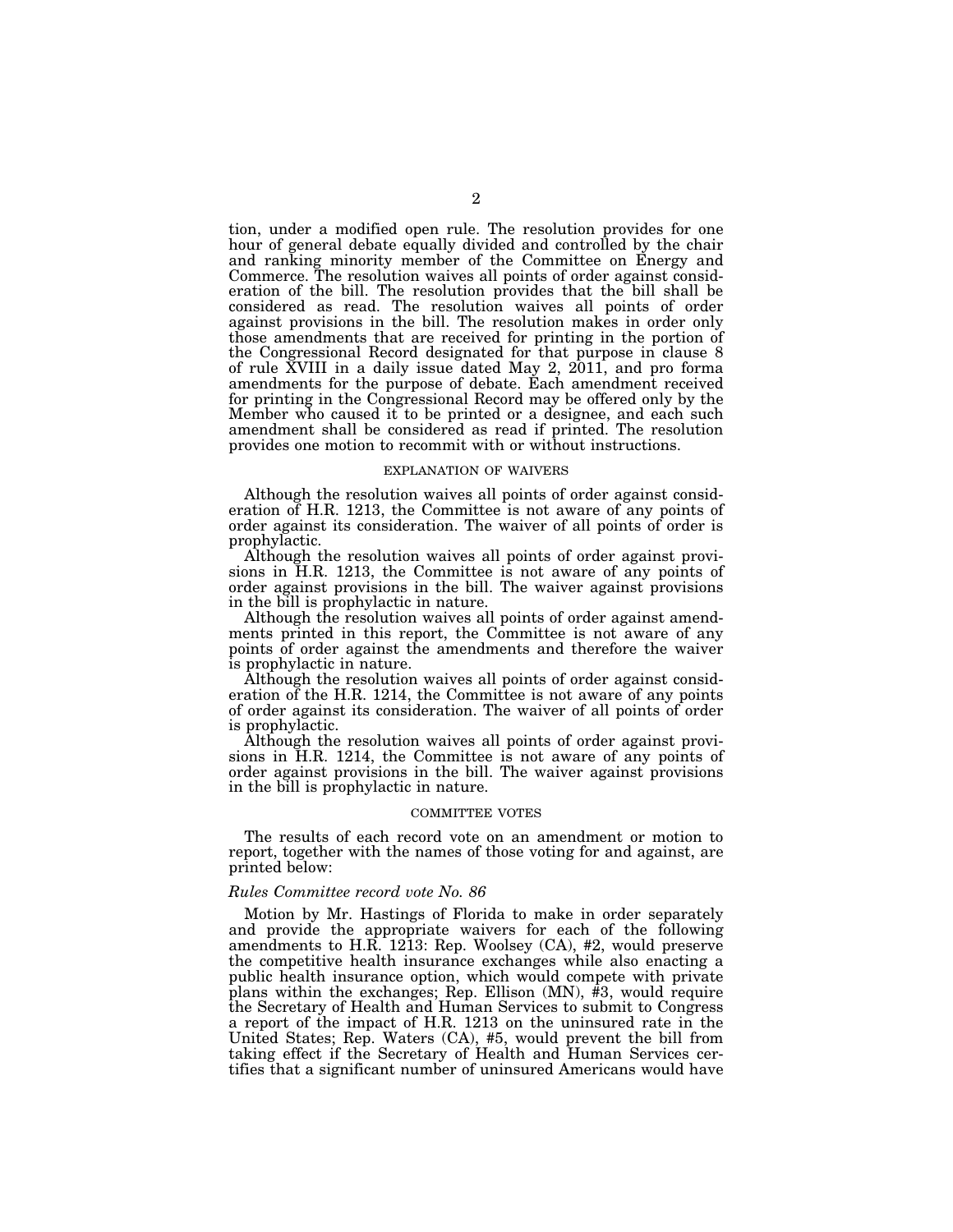difficulty obtaining affordable health insurance coverage without being able to access a Health Benefit Exchange; Rep. Waters (CA), #6, would prevent the bill from taking effect until legislation is enacted that repeals the requirement for states to establish Health Benefit Exchanges; Rep. Waters (CA), #7, would prevent the bill from taking effect if the Governors of five or more states each certify that their states may be unable to afford to establish a Health Benefit Exchange without any federal assistance; Rep. Waters (CA), #9, would require, within 6 months after enactment, the Secretary of Health and Human Services to submit to Congress a report on the extent to which uninsured Americans will have difficulty obtaining affordable health insurance coverage without being able to access such coverage through Health Benefit Exchanges; Rep. Welch (VT), #10, would direct the Government Accountability Office to conduct a study to determine the extent to which the repeal of funding to states for Health Benefit Exchanges will result in a decrease of the number of individuals who have access to health insurance. Defeated: 3–9

| <b>Maiority Members</b> | Vote                                                        | <b>Minority Members</b> | Vote              |
|-------------------------|-------------------------------------------------------------|-------------------------|-------------------|
|                         | Nav<br>Nav<br>Nav<br>Nav<br>Nay<br>Nav<br>Nav<br>Nav<br>Nav |                         | Yea<br>Yea<br>Yea |

# *Rules Committee record vote No. 87*

Motion by Mr. Hastings of Florida to report an open rule for H.R. 1213. Defeated: 3–9

| <b>Maiority Members</b> | Vote                                                        | <b>Minority Members</b> | Vote              |
|-------------------------|-------------------------------------------------------------|-------------------------|-------------------|
|                         | Nav<br>Nav<br>Nav<br>Nav<br>Nav<br>Nav<br>Nav<br>Nav<br>Nav |                         | Yea<br>Yea<br>Yea |

### SUMMARY OF AMENDMENTS MADE IN ORDER

1. Jackson Lee (TX): Would require the Secretary of Health and Human Services to post notice of rescission of funds and the amount rescinded on the public website of the Department of Health and Human Services. (10 minutes)

2. Waters (CA): Would require, within 6 months after enactment, the Secretary of Health and Human Services to submit to Congress a report on the extent to which states are expected to have difficulties establishing Health Benefit Exchanges without the federal assistance repealed and rescinded under this bill. (10 minutes)

3. Ellison (MN): Would require the Secretary of Health and Human Services to submit to Congress a report on the impact of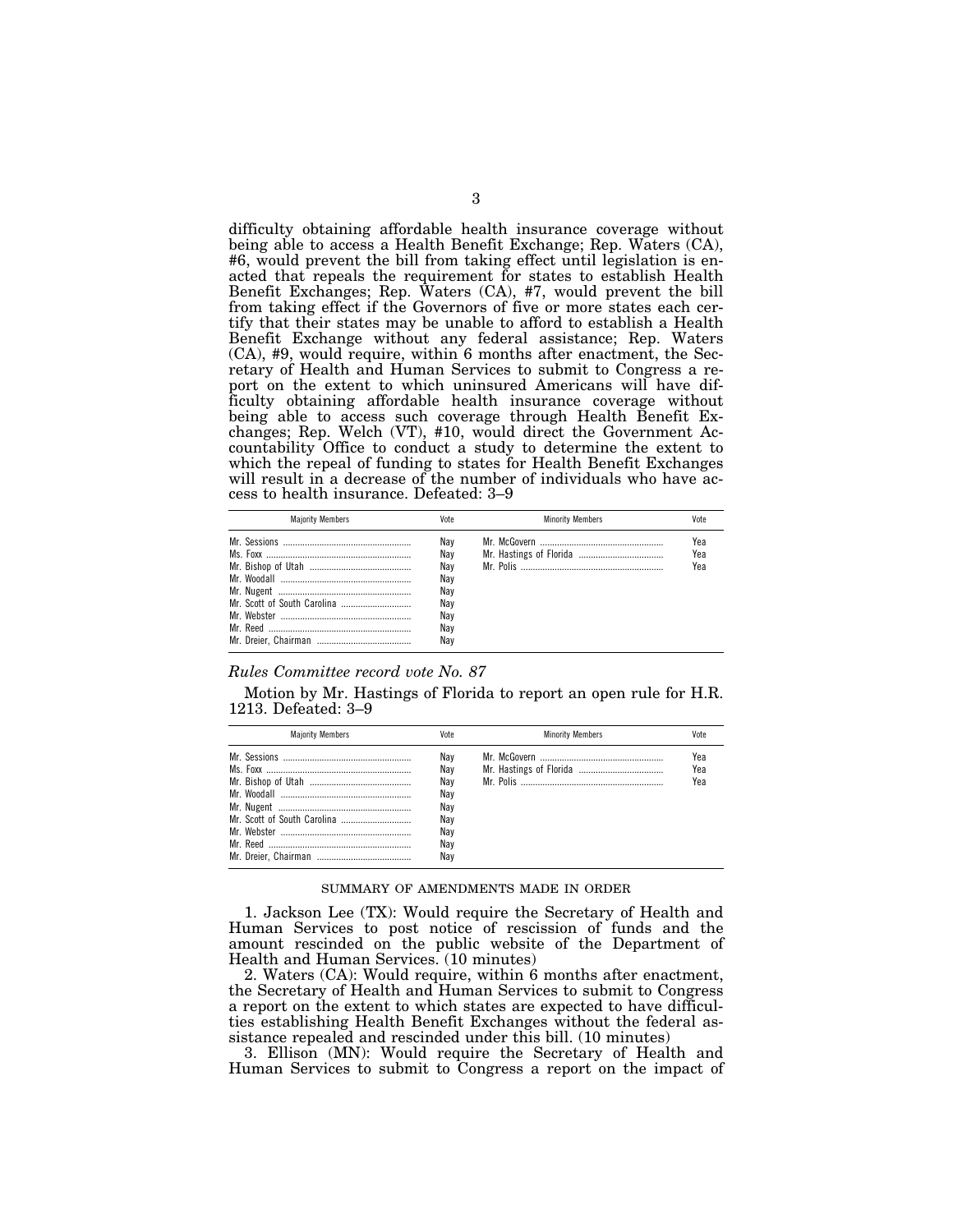H.R. 1213 on the possible delays and potential enrollment reductions to Health Benefit Exchanges. (10 minutes)

4. Pallone (NJ): Would require GAO to report on benefits of funding in setting up state run exchanges that reflect that state's marketplace, as opposed to state exchanges established and operated by the federal government. (10 minutes)

5. Welch (VT) AMENDMENT IN THE NATURE OF A SUB-STITUTE: Would preserve funding for establishment of Health Benefit Exchanges for states that apply for early innovator grants before 2012. The funds used shall be subject to availability of appropriations up to \$1.9 billion. (10 minutes)

## TEXT OF AMENDMENTS MADE IN ORDER

1. AN AMENDMENT TO BE OFFERED BY REPRESENTATIVE JACKSON LEE OF TEXAS OR HER DESIGNEE, DEBATABLE FOR 10 MINUTES

In section 1, add at the end the following:

(c) NOTICE OF RESCISSION OF UNOBLIGATED FUNDS.—Not later than 10 days after the date of the enactment of this Act, the Secretary of Health and Human Services shall post on the public website of the Department of Health and Human Services a notice of—

(1) the rescission, pursuant to subsection (b), of the unobligated balance of funds made available by section 1311(a) of the Patient Protection and Affordable Care Act (42 U.S.C. 18031(a)); and

(2) the amount of such funds so rescinded.

2. AN AMENDMENT TO BE OFFERED BY REPRESENTATIVE WATERS OF CALIFORNIA OR HER DESIGNEE, DEBATABLE FOR 10 MINUTES

At the end of section 1, add the following new subsection:

(c) REPORT.—Not later than 6 months after the date of the enactment of this Act, the Secretary of Health and Human Services shall submit to Congress a report on the extent to which States are expected to have difficulties establishing Health Benefit Exchanges without Federal assistance repealed and rescinded under subsections (a) and (b).

3. AN AMENDMENT TO BE OFFERED BY REPRESENTATIVE ELLISON OF MINNESOTA OR HIS DESIGNEE, DEBATABLE FOR 10 MINUTES

Add at the end of section 1 the following new subsection:

(c) REPORT.—Not later than 6 months after the date of the enactment of this Act, the Secretary of Health and Human Services shall submit to Congress a report that contains the results of a study on the possible delays and potential enrollment reductions into Health Benefit Exchanges as a result of the repeal and rescission of funds under subsections (a) and (b).

4. AN AMENDMENT TO BE OFFERED BY REPRESENTATIVE PALLONE OF NEW JERSEY OR HIS DESIGNEE, DEBATABLE FOR 10 MINUTES

In section 1, add at the end the following: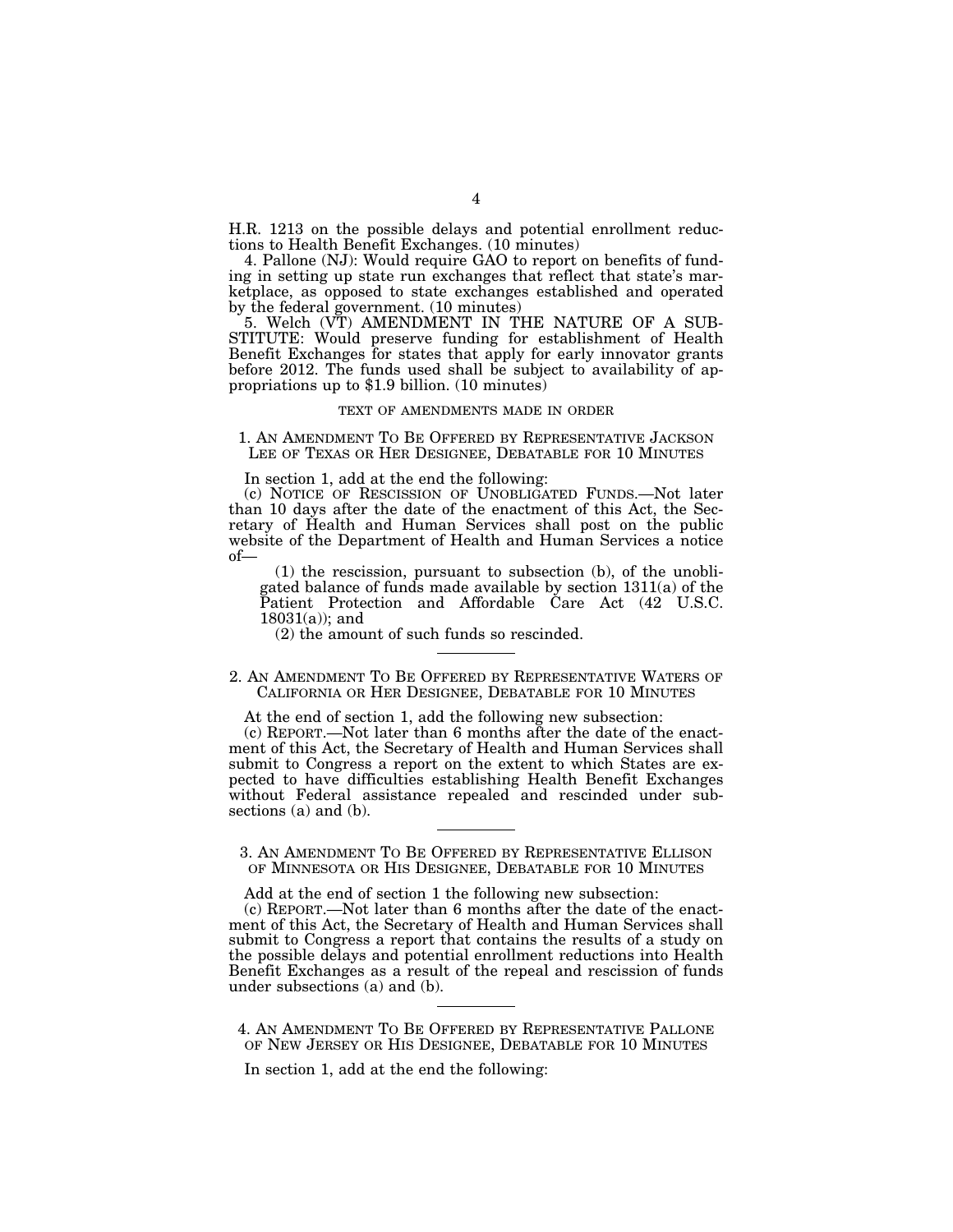(c) GAO REPORT ON IMPACTS THAT FUNDING WOULD HAVE ON STATES ESTABLISHING EXCHANGES, IF NOT REPEALED AND RE-SCINDED.—

(1) STUDY.—The Comptroller General of the United States shall conduct a study to determine the impacts that expenditures by States, using the funding made available under subsection (a) of section 1311 of the Patient Protection and Affordable Care Act (42 U.S.C. 18031), would have in establishing State-run American Health Benefit Exchanges (as described in subsection (b) of such section) that reflect the marketplace of the specific State (as opposed to State exchanges established and operated by the Federal Government), if such funding were not repealed and rescinded under subsections (a) and (b) of this section. In determining such impacts, the Comptroller General shall at a minimum address—

(A) whether employers with over 50 employees are permitted in such Exchanges to purchase insurance over time;

(B) what type financing mechanisms will be used to operate such Exchanges;

(C) whether such Exchanges will be active negotiators in selecting health plans to obtain the best price and quality for citizens;

(D) whether States will operate such Exchanges together with one or more other States; and

(E) whether there will be more than one such Exchange (subsidiary exchanges), each serving a geographically distinct area, in some States.

(2) REPORT.—Not later than 1 year after the date of the enactment of this Act, the Comptroller General shall submit to the Congress a report setting forth the results and conclusions of the study under paragraph (1).

5. AN AMENDMENT IN THE NATURE OF A SUBSTITUTE TO BE OF-FERED BY REPRESENTATIVE WELCH OF VERMONT OR HIS DES-IGNEE, DEBATABLE FOR 10 MINUTES

Strike all after the enacting clause and insert the following:

#### **SECTION 1. PRESERVING EXCHANGE GRANTS FOR STATES THAT APPLY FOR EARLY INNOVATOR GRANTS BEFORE 2012, SUBJECT TO AVAILABILITY OF APPROPRIATIONS.**

(a) IN GENERAL.—Section 1311(a) of the Patient Protection and Affordable Care Act (42 U.S.C. 18031(a)) is amended—

 $(1)$  in paragraph  $(1)$ —

(A) by striking ''shall be appropriated to the Secretary, out of any moneys in the Treasury not otherwise appropriated'' and inserting ''is authorized to be appropriated''; (B) by inserting "(not to exceed  $$1,900,000,000$ )" after "an amount"; and

(C) by inserting ''that apply for an early innovator grant (as described in the January 20, 2011, Department of Health and Human Services funding opportunity announcement) before December 31, 2011," after "States"

 $(2)$  in paragraph  $(2)$ , by striking "available to each State" inserting "available, subject to the amounts made available by an